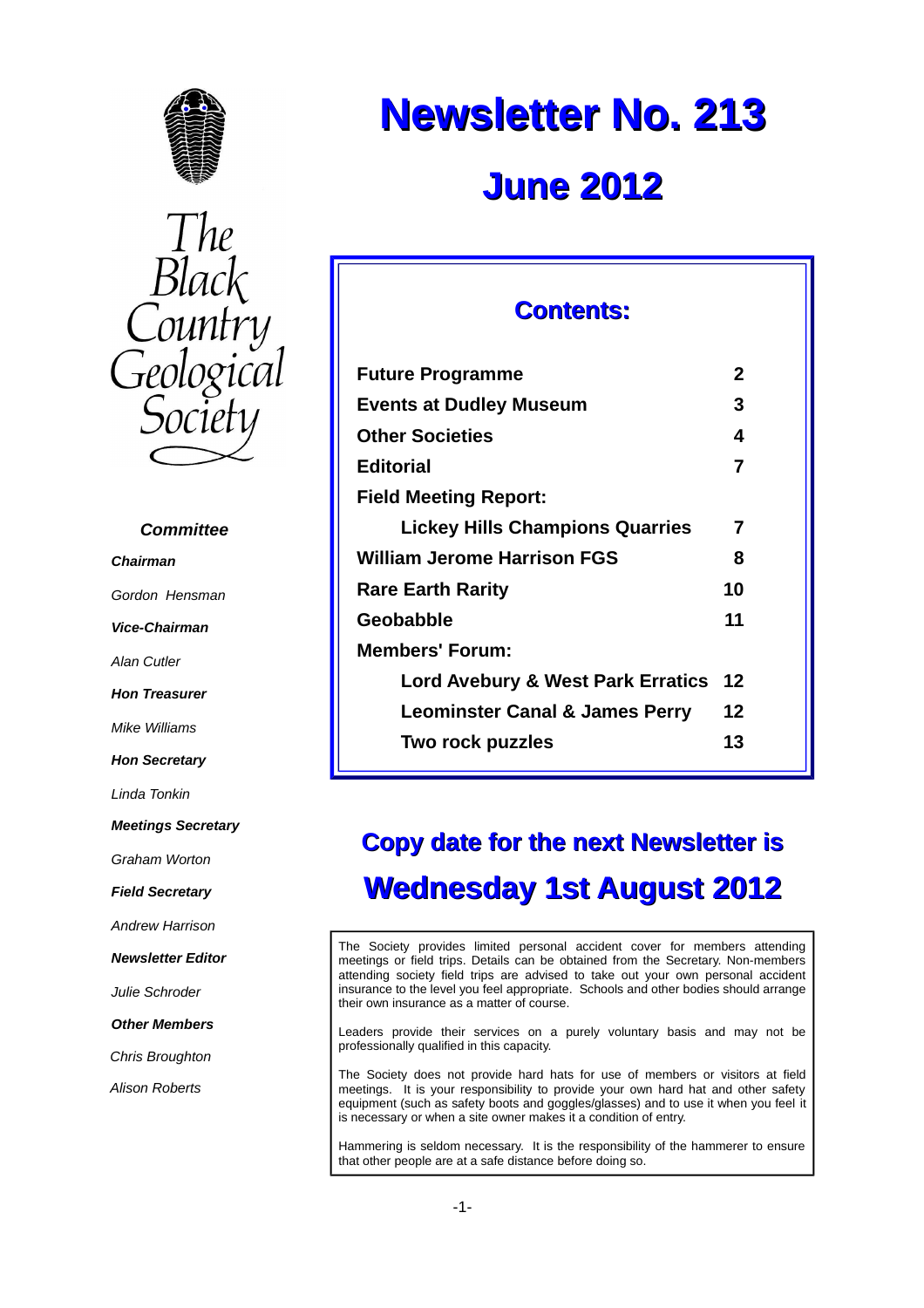### **Future Programme**

#### **Lecture meetings are held at Dudley Museum & Art Gallery, St James's Road, Dudley, DY1 1HU. Tel. 01384 815575. 7.30 for 8 o'clock start unless stated otherwise.**

**Those wishing to attend field meetings please contact our Field Secretary, Andy Harrison, telephone: 01384 370 188, mobile: 07973 330706 or email: [andrewcfharrison@yahoo.com](mailto:andrewcfharrison@yahoo.com)**

**Tuesday 19th June:** *(Joint Field Meeting with the Geological Society)* **Canal trip into Dudley Limestone Mine.** Meet by 6pm at the car park for the Dudley Canal Trust Trips, off the A4123, DY1 4SB. This will be followed at 7.15pm by 'Grey Pays un Baercon' at the Park Inn, Woodsetton, DY1 4LW, sponsored by BCGS (see flyer on right). There are limited places on the Canal Trip, and places will be allocated on a first come first served basis. All are welcome to attend the buffet afterwards. To book a place on the canal trip and/or the buffet supper, please contact Mike Williams: email [bungalowmike@blueyonder.co.uk](mailto:bungalowmike@blueyonder.co.uk) or tel: 01902 822505 (**not** Andy Harrison for this event) **no later than Friday 15th June. N.B. This event is restricted to Geol. Soc. and BCGS Members only.**

**Saturday 30th June:** *(Field Meeting)* **Visit to Haughmond Hill Quarry (nr. Shrewsbury) and The Ercall (nr. The Wrekin)** Led by Bob Bucki. **Locality 1:** Meet at Haughmond Hill Quarry car park SJ 543 149 at 8.40am. All attending



must have helmets, boots and Hi Viz jacket or jerkin as this is a working quarry and the manager will not allow access unless we follow the safety procedures. We will look at the Precambrian sediments of the Stretton and Wentnor Groups that comprise the Longmyndian Supergroup. **Localities 2 and 3:** Meet at Forest Glen car park on the south side of Lawrence Hill, SJ 639093, around 1.00pm after a lunch stop (at a local pub or packed lunch). We shall be looking here at the Uriconian Volcanics of the Upper Precambrian and the unconformity that marks the base of the Cambrian marine transgression.

**Sunday 22nd July:** *(Joint Field Meeting with the Warwickshire Geological Conservation Group)* **Visit to the Clent Hills.** Led by Andy Harrison. Meet at 11:00am at Nimmings Woods Car Park, GR SO 938 807. Trail length approx 2½ miles, (½ mile on foot). Starts on Clent Hill, includes St Leonard's Church and ends at the road cutting at Holy Cross. May include St Kenelm's Church and the source of the Stour if time allows. We will see the Clent and Kidderminster Formations, progressing into the Bromsgrove sandstone and various geologies of the surrounding landscape. (This is the trip postponed from 29th April due to bad weather.)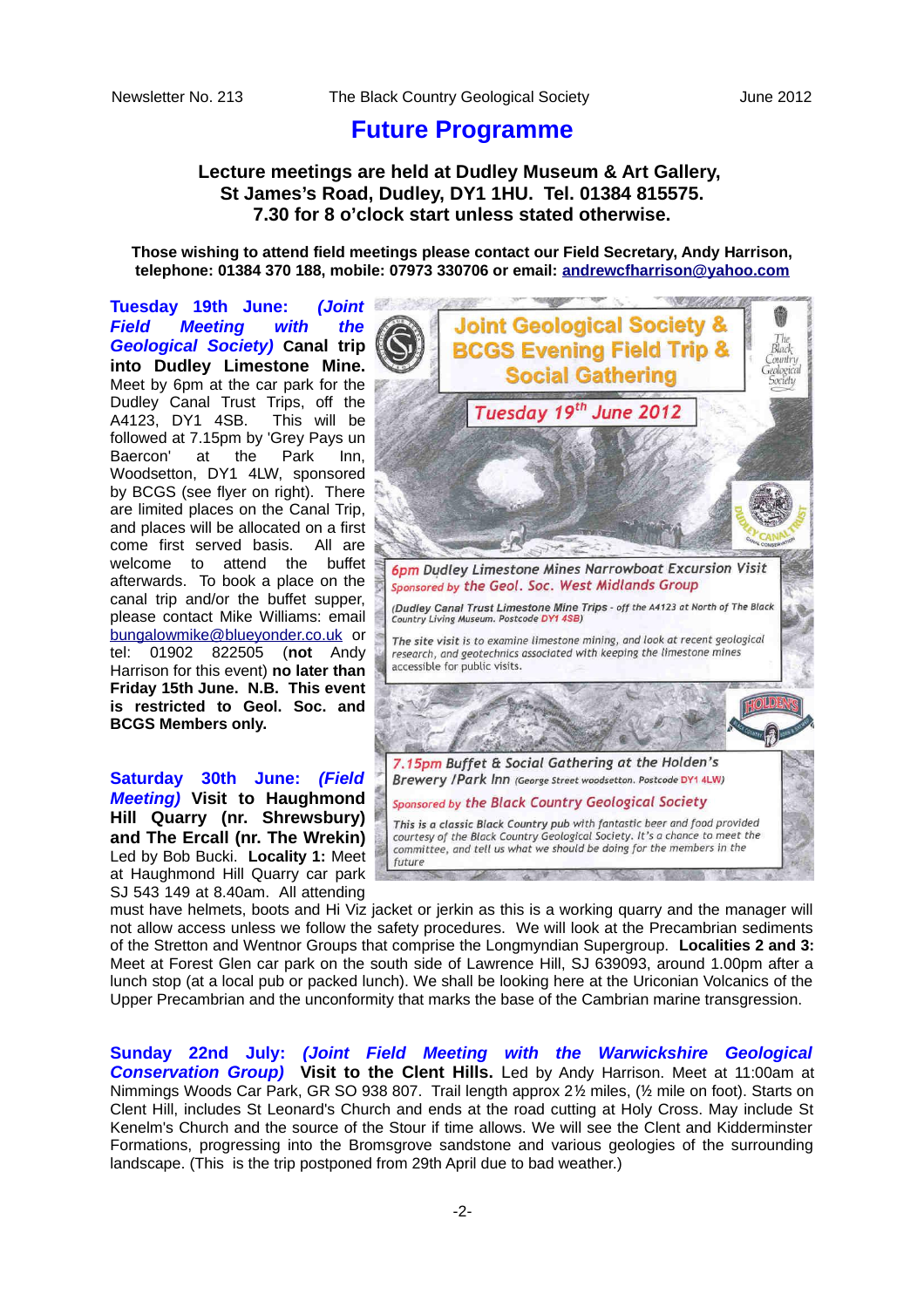#### **Car Sharing for Field Trips**

If transport is a problem for you or if you intend to drive and are willing to offer lifts, please contact Andy with at least 48 hours notice. We hope that this will encourage members to attend the more distant field visits.

**Sunday 5th August: Caer Caradoc and Comley Quarry, Church Stretton.** Led by Keith Hodgkiss (Shropshire Geological Society). Meet at 10.15 for 10.30 start at GR: SO 47709 96199, near Botvyle Farm, Church Stretton. Bring a packed lunch. No toilet or pub stop. Hard hats and high visibility jackets **not** required. Visit will include a 5 mile walk to the summit of Caer Caradoc, following the Church Stretton Fault for much of the way. This will be followed by a visit Comley Quarry, which contains Cambrian limestone and trilobites. Finish around 15:30.

**Saturday 18 August** *(Field meeting):* **Wrens Nest.** Led by Graham Worton. A second opportunity to visit classic exposures in the Black Country. Walking (one mile); some rough ground. Full details tbc in the August Newsletter.

#### **Field visits in the pipe line:**

**September:** Visit to the Snailbeach Mines, Shropshire, jointly with the Shropshire Geological Society. **October:** Visit to Charnwood Forest, Leicestershire, led by Mike Allen.

**October to February 2013:** Geo-conservation months. Site visits will take place on the first Saturday of the month. Details of the first days should be available for the August newsletter.

**Monday 15th October:** *(Indoor Meeting)* **'The Geological Photo Archive of the Geologists' Association'. Speaker: Dr. Jonathan Larwood,** Natural England, Peterborough. The Geologists' Association has a long history stretching back to 1858. Throughout much of that history it has recorded its activities through written documents and captured its field excursions in many photographic formats including glass plates. This talk will reveal some of the forgotten images of geology through the last century with particular reference to the Black County and its surroundings.

**Monday 19th November:** *(Indoor Meeting)* **'Next Steps for the Development of the Lapworth Museum of Geology'. Speaker: Jon Clatworthy** of the Lapworth Museum of Geology, University of Birmingham. During 2010 and 2011 the Lapworth Committee have been drawing up plans for a major re-fit and re-display of the Lapworth Museum. Jon will share this vision with us and focus on some of the new initiatives of the redevelopment, and will also give some insight into the gemstone collections on loan from the Birmingham Museum and Art Gallery.

**Monday 10th December:** *(Indoor Meeting, 7.00 for 7.30 start)* **BCGS Members' Evening and Christmas Social.** This will comprise the usual eclectic mix of short presentations, sharing of geological knowledge and experiences, members' collections to be envied, and pleasant conversations within a convivial festive atmosphere embellished with a lovely buffet.

# **Events at Dudley Museum and Art Gallery**

**Rock and Fossil identification.** Bring your rock and fossil finds along to the Museum and Art Gallery and have them identified by resident experts from **11.00am - 1.00pm** on **Wednesdays:** 1st, 8th, 15th, 22nd, and 29th August (Summer holidays), and 31st October (Half term), or the same time on **Saturdays:** 23rd June, 7th July and 24th November.

**Saturday 22nd September 10.00am - 4.00pm: Magical Minerals and Fossil Fair. Admission free.** This event will be held entirely in the Museum and Art Gallery, and will be a smaller event than the two day Festival held last September. Aimed at collectors, this is a chance to meet some of the country's leading fossil dealers and purchase from the amazing array of mineral specimens.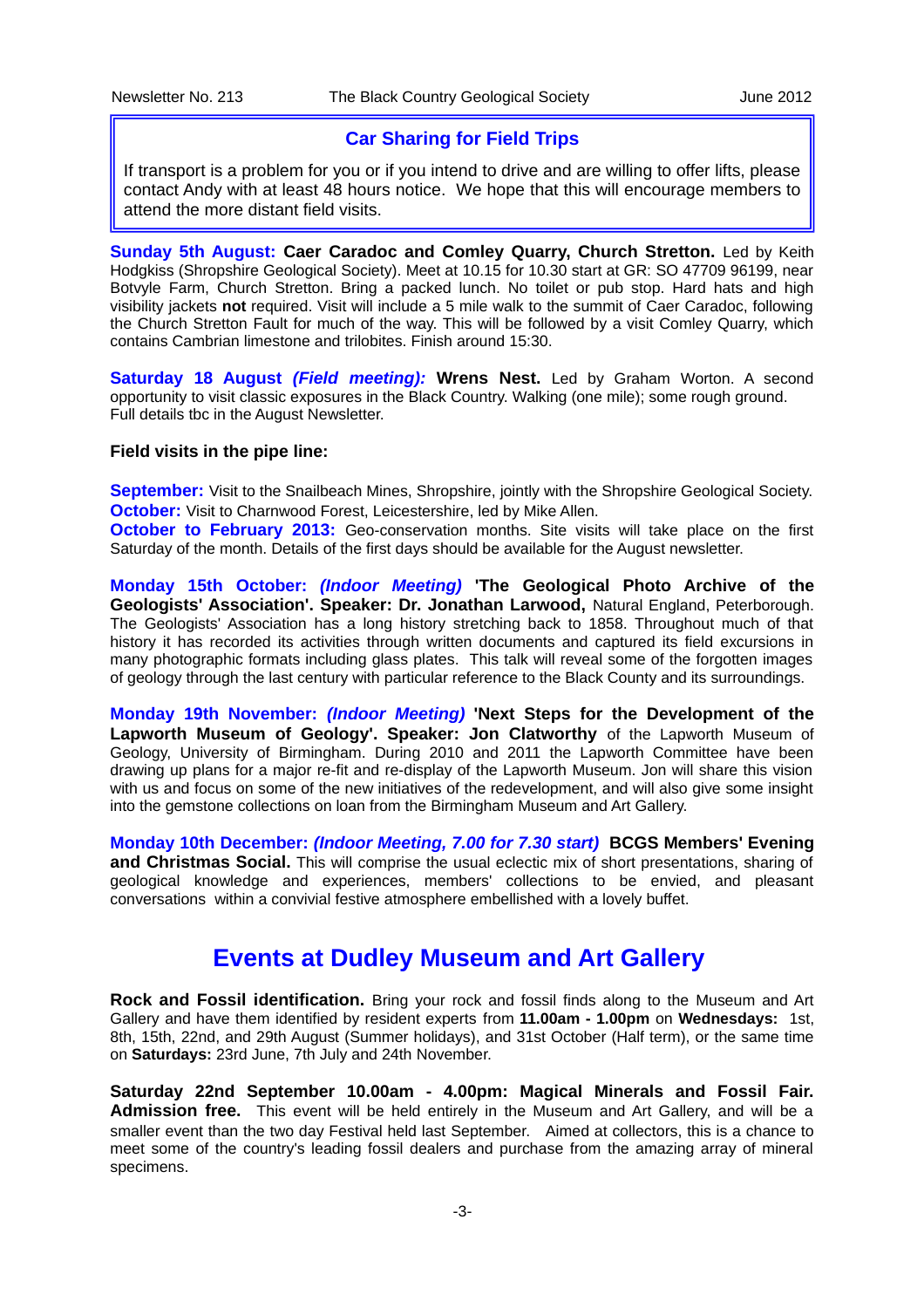# **Other Societies**

BCGS members are normally welcome to attend meetings of other societies, but should always check first with the relevant representative. Summarised information for the **next two months** is given in our Newsletter. Further information can be found on individual Society web sites.

#### **Warwickshire Geological Conservation Group**

**Sunday 10th June: Henley in Arden: Building Stones & Beaudesert Walk.** Leader: John Crossling. Meet 10 a.m. at St Nicholas Church.

**Wednesday 20th June: Dark Lane Copse Quarry, Moreton Morrell Lane, Lighthorne.** Leader: Jon Radley. Meet 7 p.m. at the quarry.

**Saturday 7th July: Astley Castle, Church & Moorwood Trail.** Leader: Brian Ellis. Meet 10 a.m. at Astley church.

**Wednesday 18th July: Kenilworth Cutting and Common.** Leaders: Brian Ellis and Ian Fenwick. Meet 7 p.m. at the footbridge. Park in Princes Drive.

For details of venues/times contact Ian Fenwick [swift@ianfenwick.f2s.com](mailto:swift@ianfenwick.f2s.com) or 01926-512531.The WGCG mobile phone (07527 204184) available on the day from 11.00. There is a charge of £2.00 for non-members. For further information visit:<http://www.wgcg.co.uk/>

#### **Shropshire Geological Society**

**Saturday 9th June (afternoon Rockhop meeting, commencing 2.00 pm): Bridgnorth,** led by Andrew Jenkinson and Mary Steer. An opportunity to see desert sediments around the town. Easy walking. Booking to reserve a place and obtain joining instructions from Eva Peringer; email: [pertam@vaperinger.plus.com;](mailto:pertam@vaperinger.plus.com) telephone: 01746 764189.

**Saturday 30th June (day meeting): Little Wenlock opencast coal mine,** led by David C Smith. An opportunity to visit a working opencast coal mine. Booking to reserve a place and obtain joining instructions from David C Smith; telephone: 01952 591900.

**Saturday 7th July (day meeting): Lower Levels, Snailbeach Mine,** led by Chris Rayner. An opportunity to visit deep underground. Special insurance arrangements will apply and be aware that tight squeezes will be involved; bring your own refreshment, if required. Booking to reserve a place and obtain joining instructions from Chris Rayner, by email: *chris.rayner@virgin.net*; telephone: 01952 510463.

**Monday 23rd July (evening Rockhop meeting, commencing 6.00 pm): Wenlock,** led by Chris Rayner. An opportunity to see building stones around the town. Easy walking; bring your own refreshment, if required. Booking to reserve a place and obtain joining instructions from Chris Rayner, by email: [chris.rayner@virgin.net;](mailto:chris.rayner@virgin.net) telephone: 01952 510463.

**Thursday 9th August (morning Rockhop meeting, commencing 11.00 am): Dudmaston**, led by Andrew Jenkinson and Mary Steer. Walking (one mile); some rough ground. Booking to reserve a place and obtain joining instructions from Chris Rayner, by email: [chris.rayner@virgin.net;](mailto:chris.rayner@virgin.net) telephone: 01952 510463.

Anyone wishing to attend should telephone or email the co-ordinator for the meeting at least 48 hours in advance of the activity. A charge of £3.00 is levied for non-members. Further info at: [www.shropshiregeology.org.uk/](http://www.shropshiregeology.org.uk/)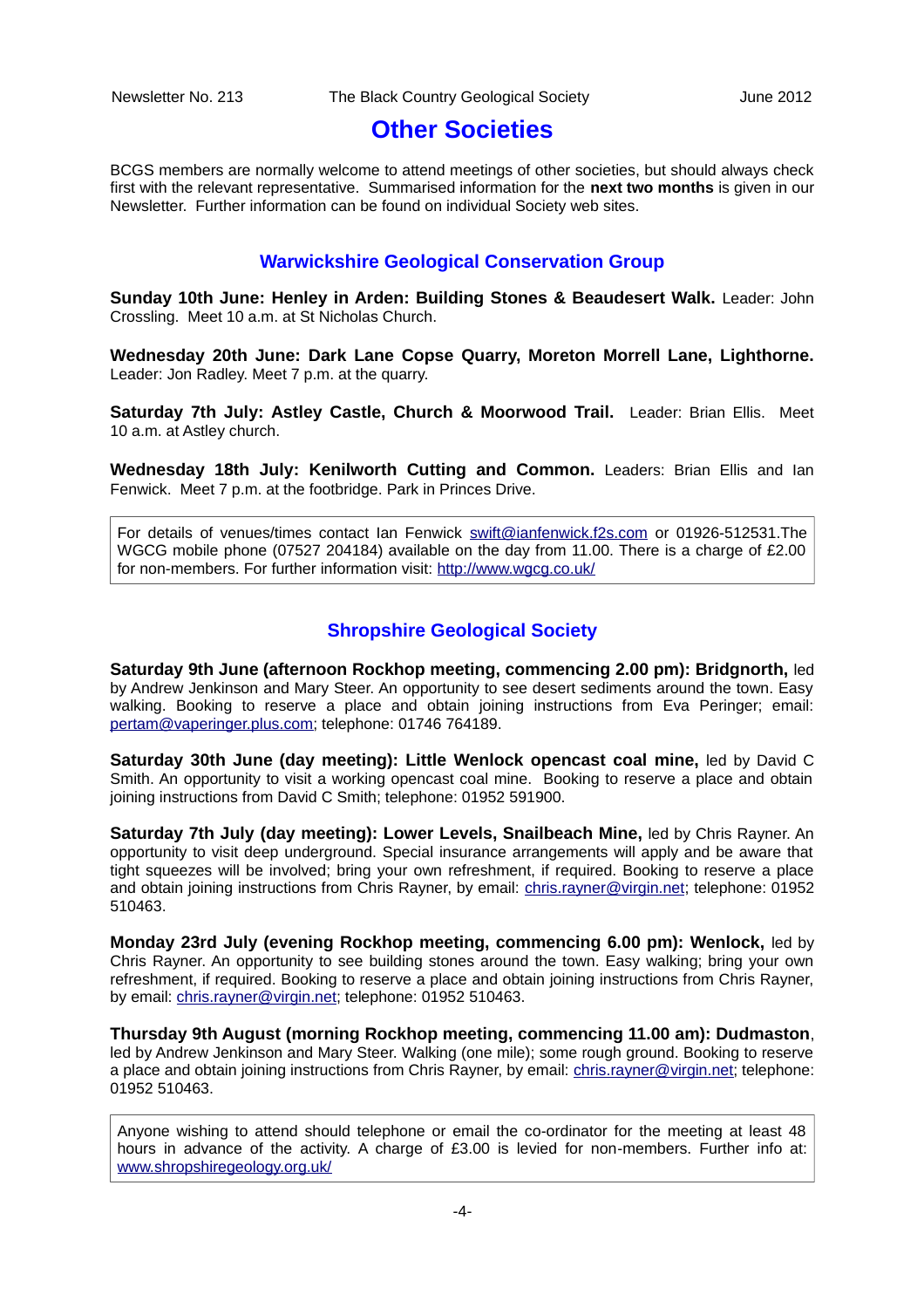#### **Herefordshire and Worcestershire Earth Heritage Trust**

Through the summer months the H&W EHT and their Geopark partners are running a wide variety of geology related events, with something for everyone. Below is a selected summary of forthcoming 'GeoFest' events. There's much more! **Full details of these and other 'GeoFest' events,** are on their website (see box below).

#### **Guided Geology and Landscape Walks/Field Trips:**

**Saturday 9th June:** 'An Ice Age River though an Ancient Desert'. **Sunday 10th June:** 'A walk around a disused limestone quarry on Abberley Hill'. **Tuesday 19th June:** 'The Mathon River'. **Sunday 24th June:** 'Herefordshire Beacon and Broad Down'. **Saturday 30th June:** 'Huntley, Longhope and Hobbs Ridge', Gloucestershire. **Tuesday 3rd July:** 'Colwall Parish'. **Sunday 14th July:** 'Geology of the southern Malvern Hills'. **Friday 20th July:** Wilderness Quarry, Mitcheldean'. **Sunday 22nd July:** 'The Wyche and Purlieu'. **Thursday 2nd August:** 'The Severn Valley'. **Tuesday 7th August:** 'Dudmaston Estate'.

**The Three Counties Show - Family Event: Friday 15th June - Sunday 17th June.** Gloucestershire Geology Trust and H&W Earth Heritage Trust will hold a joint geological display, plus information about projects.

#### **Saturday 23rd June: Guided Industrial Archaeology and landscape Walk:**

**'The Broken Promise - the canal that was never completed'.** Meet: 10.30 am at the Leisure Centre car park, Dunley Road, Stourport, DY13 OAA. The walk explores the landscape and archaeology of the proposed route of the **Leominster to Stourport canal** from the Rock/Abberley area to Stourport, via Astley. Cost: £5.00. Booking essential: 01905 855184. *(See also 'The Leominster Canal and James Perry', Members' Forum p.12 and refer to the EHT web site/GeoFest programme for other events featuring industrial archaeology and building stones.)*

#### **Rock and Fossil Roadshows:**

**Wednesday 1st & Thursday 2nd August, 11 - 3pm.** The Engine House, Station Rd, Highley. WV16 6NZ.

**Friday 10th - Sunday 12th August, 11 - 3pm,** Bewdley Museum, Load Street, Bewdley, Worcestershire. DY12 2AE.

**Monday 27th August, 11 - 5pm,** Worcestershire County Museum, Hartlebury Castle, Hartlebury, Kidderminster. DY11 7XZ.

To view or download the 'Geofest' calendar, and for further information about the Trust's activities visit the H&W EHT's web site: [www.earthheritagetrust.org/](http://www.earthheritagetrust.org/) or phone: 01905 855184.

#### **North Staffordshire Group of the Geologists' Association**

**Saturday 23th June: Dudley Museum & Wren's Nest.** The trip should convene in the reception of Dudley Museum and art Gallery at 10.45am and we'll have a look at the new exhibits and handle some objects from the collection until about 12:45pm. Break for lunch. Re-convene at the Mons Hill College car park at 1:30pm where we'll have a walk around the new trails and features that have been installed as part of the 'Ripples Through Time' project.

Non-members pay £2 to cover temporary membership giving them insurance cover. A field fee of £2 per head is normally charged for members and non-members to cover leader's expenses. Further information at: [www.esci.keele.ac.uk/nsgga/](http://www.esci.keele.ac.uk/nsgga/)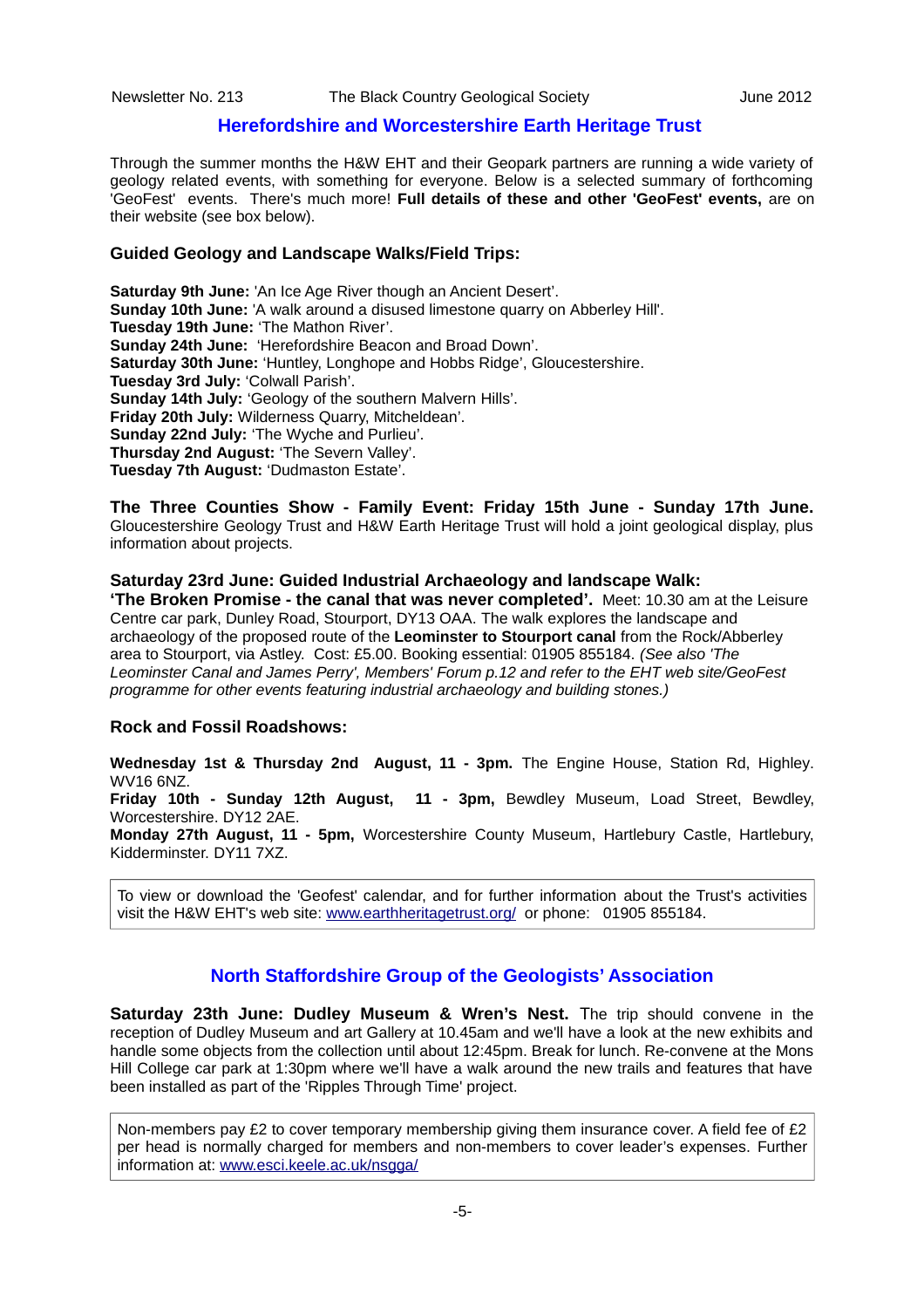#### **Woolhope Naturalists' Field Club - Geology Section**

**Sunday 1st July: Walking the Malvern Hills.** Led by Eddie Bailey.

#### **Saturday 21st July: Croft Castle** Champion sites.

Guests are welcome, but must take day membership of the Club: £2.00. Further information: Sue Hay on 01432 357138, email [svh.gabbros@btinternet.com](mailto:svh.gabbros@btinternet.com) or visit their web site: [www.woolhopeclub.org.uk/Geology\\_Section/default.htm](http://www.woolhopeclub.org.uk/Geology_Section/default.htm)

#### **Stamford and District Geological Society**

**Friday 3rd August: Middlegate Quarry,** South Ferriby. Meet 10.00am.

Visitors are welcome on payment of £3.00. Contact Bill Learoyd: [billlearoyd@aol.com](mailto:billlearoyd@aol.com)  Further information at: [www.stamfordgeolsoc.org.uk/](http://www.stamfordgeolsoc.org.uk/)

#### **Manchester Geological Association**

**Saturday 9th June: Dangerous Dinosaurs and Fabulous Fossils:** Tribute to Fred Broadhurst at [Park Bridge Visitor Centre,](http://www.tameside.gov.uk/parkbridge) Ashton-under-Lyne. Leader Chantal Johnson and the Broadhurst Family. Time 11.00 - 15.00. Family Fun Day.

**Sunday 24th June: Conwy Area.** Joint with OUGS. Leader Jonathan Wilkins. Time tba. A trip looking at the Ordovician Conwy Rhyolites around Sychnant Pass (am) and more igneous exposures (Silurian tuffs etc) around Deganwy Castle (pm). There are limited places available so book early.

**Saturday 28th July: Cefn Mawr and Moel Findeg.** Leader Peter del Strother. Time 10.00. First to examine the Dinantian cyclic carbonate succession of the Loggerheads Limestone Formation and Cefn Mawr Formation. In the afternoon to examine the Minera Formation, which is a transition facies to the earliest Silesian.

Visitors are always welcome. Please book in with Jane Michael if you intend to come along to any of the field events:- Telephone 07917 434598, email: [outdoors@mangeolassoc.org.uk](mailto:outdoors@mangeolassoc.org.uk) Further information about meetings at<http://www.mangeolassoc.org.uk/>

#### **Mid Wales Geology Club**

**Wednesday 20th June:** '**The pliosaurs of Westbury: Sea monsters from a clay-pit!'** Talk by Dr. Judyth Sassoon.

**Wednesday 15th August:** *(Evening Field Trip)* **'Geology in the Park at Powis Castle, Welshpool'.**Meet at 6.30 p.m. in the Castle car park. It will last about one and a half hours.

Indoor meetings are in Newtown, at Plas Dolerw. Meet at 7.15 for 7.30pm. Further information: Tony Thorp (Ed. newsletter & Hon. Sec): Tel. 01686 624820 and 622517 [jathorp@uku.co.uk](mailto:jathorp@uku.co.uk) Web site: [http://midwalesgeology.org.uk](http://midwalesgeology.org.uk/)

#### **Information for members**

From time to time, the Society is emailed copies of other geological societies' newsletters. If you would like to be emailed a copy when they are available please email the Newsletter Editor at the address below. You may, of course, ask to be removed from the list of recipients at any time.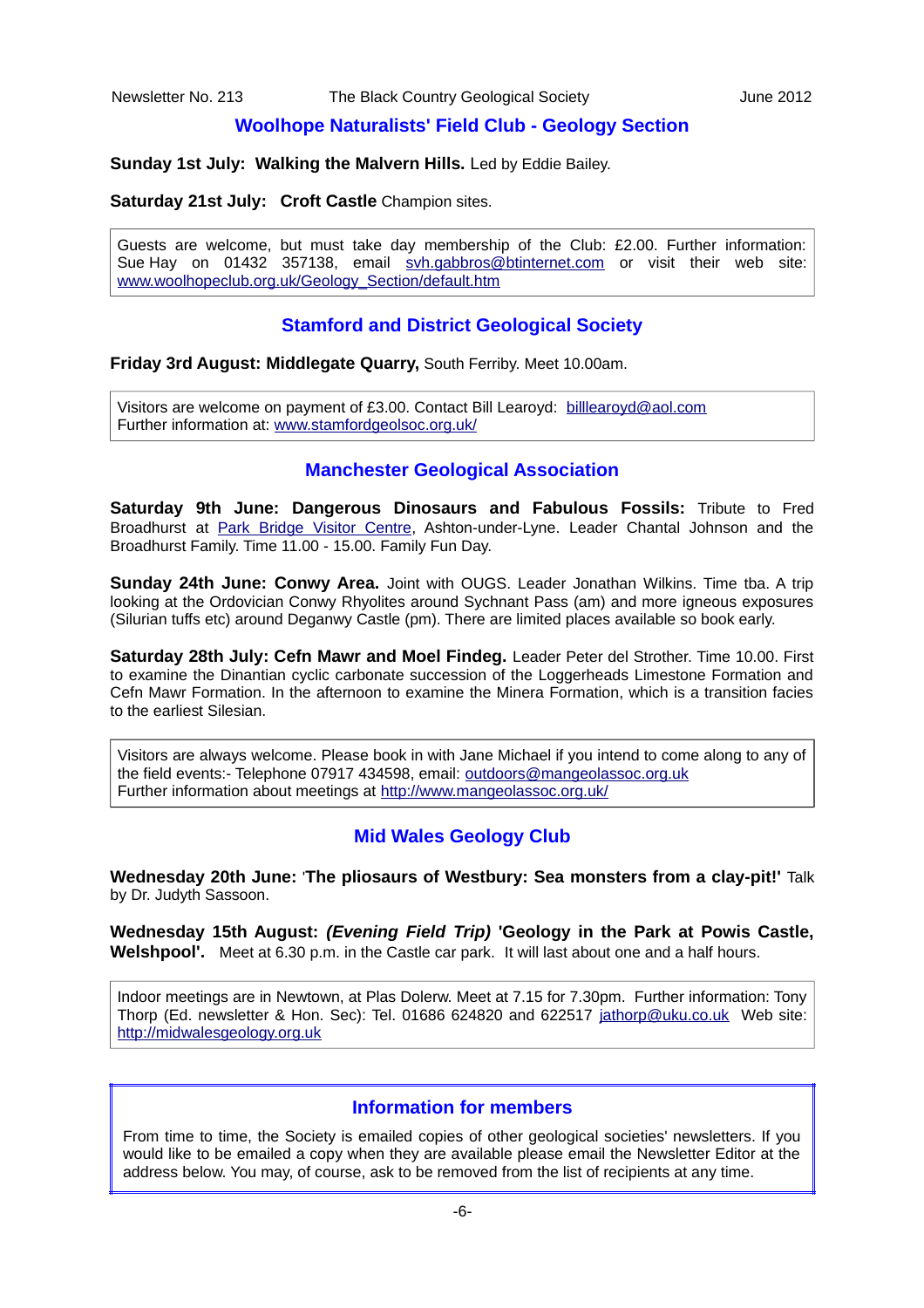# **Editorial**

I'm pleased to be able to announce that Linda Tonkin is our new Honorary Secretary, and we are delighted that she has agreed to fill this vacancy on the committee. General queries should in future be addressed to her, and Newsletter business to me as usual (contact details on p.13).

Our summer programme of field visits is now more or less complete, with just a few details yet to be confirmed. I hope that as many of you as possible will be able to enjoy the Canal Boat trip on 19th June and the chance to socialise afterwards. Don't forget to contact Andy if you would like to attend some of the more distant field trips but don't have transport. Lifts can usually be arranged, given sufficient notice.

I'm sorry that we are unable to offer the 'Dudley Bug' pages in this issue, but hope that our Dudley Bug team will be back in action again for the next issue. Nevertheless, I hope you'll find an interesting mix of items in this issue, and I'll look forward to your responses to the queries posed in the Members' Forum, and to receiving any other items you have for our next issue. ■

*Julie Schroder*

# **Field Meeting Report**

**Sunday 29th April: Warren Lane & Barnt Green Road Quarries, The Lickey Hills Country Park,** H&W EHT 'Champions' Project. Led by Julie Schroder (BCGS) with other members of the Lickey 'Champions' group.

It was a very wet, cold and windy Sunday morning, reminiscent of university field trips, when we met around 10:15 in the Visitors Centre of the Lickey Hills Country Park. We were joined by members of the Warwickshire Geological Conservation Group (WGCG) and our leader was our very own Julie Schroder. Over the past two years Julie has been a member of the Lickey 'Champions' group, assisting the Herefordshire and Worcestershire Earth Heritage Trust (H&W EHT) with their Champions Project at the Lickey Quarries. Two sites, Warren Lane Quarry and Barnt Green Road Quarry come under the Champions project, which aims to protect and conserve the geodiversity they contain.



The H&W EHT has also produced a 2 mile trail and guide as a part of the Lickey Hills Champions Project.

The park is dominated by the Lickey Ridge, a north-south trending horst comprising Lickey Quartzite. The ridge is faulted on both sides against Carboniferous Alveley member to the east and Triassic Kidderminster Formation to the west.

At the Lickey Hills Country Park, the Lickey Quartzite is believed to be the most easterly occurring Ordovician outcrop in England. The Lickey Quartzite is variable in nature. In Warren Lane Quarry it is grey, fined grained and forms a westerly dipping bedding plane. In Barnt Green Lane Quarry the Quartzite is orange brown, fine to coarse grained and interbedded with layers of mudstone. The Barnt Green Lane Quarry quartzite and mudstone layers are also feldspar and mica rich and show evidence of overfolding and faulting. On top of the Lickey ridge are what look like boulders of white brecciated Lickey Quartzite in a fine matrix. Rather than deposited boulders, they are believed to be re-cemented in-situ bedrock.

The variable nature of the Lickey Quartzite indicates a variety of depositional environments from shallow to deep and of high and low energy. The origins of the folding seen in Barnt Green Lane Quarry is uncertain, however it is anticipated that they relate to earth movements produced during the Caledonian and Variscan Orogenies. ►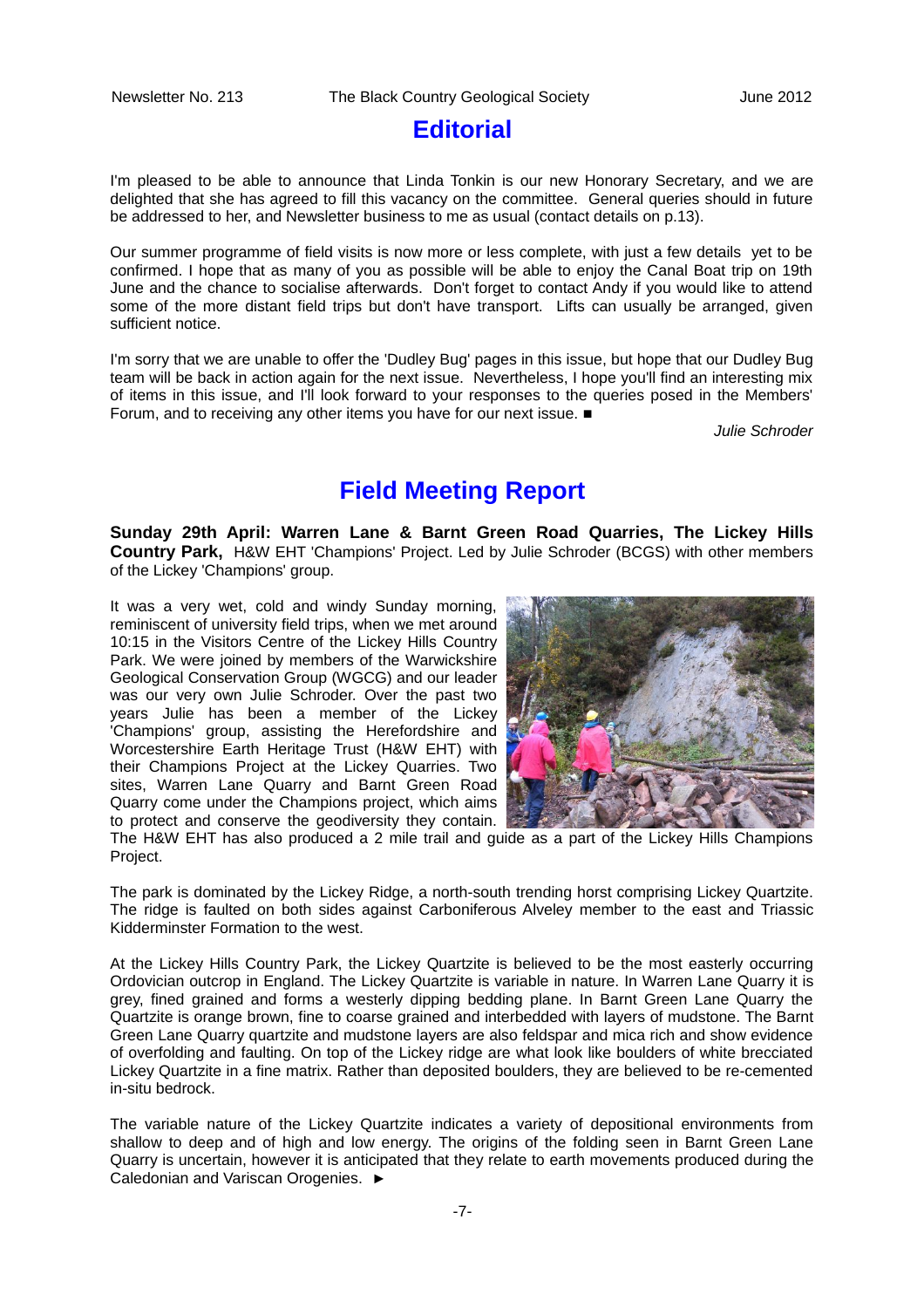#### Newsletter No. 213 The Black Country Geological Society June 2012

In 1879 Charles Lapworth created the Ordovician System to separate the Cambrian and Silurian Systems. After his appointment to Mason College in 1881 he undertook extensive studies of the Birmingham area, including the Lickey Hills. Originally he classified the Lickey Quartzite as Cambrian age and it wasn't until much later that it was reassigned to the Ordovician.



Unfortunately there is no public access to Warren Lane Quarry. However, the Champions Project has cleaned up Barnt Green Lane Quarry for the public to see. The fire service was apparently called upon to wash down the quarry's rock faces with high pressure hoses. A boundary fence has been erected across the front of the quarry and interpretation boards put up to describe and explain the features seen.

The weather did not dampen the minds of those present and several ideas were put forward to explain the features seen in the quarry. As the

weather showed little sign of improving the unanimous decision was made to postpone our Clent visit until the summer and we retreated to the Visitors' Centre for lunch.

I would like to thank Julie and the Champions group, and the staff of the Lickey Hills Country Park for their time and a very interesting day. I would also like to thank members of the WCGC for joining us and hope to see them in the summer for a visit to Clent. ■

*Andy Harrison*

*To see some more photos of this event and others (taken in better weather!) go to the Lickey Champions Flickr site:<http://www.flickr.com/photos/lickeychampions/>(Ed.)*

# **William Jerome Harrison FGS.**

Jerome Harrison was a well known geologist who operated in the Midlands during the last quarter of the nineteenth century. He published a great deal, much of it about the Ice Ages; indeed he has had a former glacial lake named after him. But others might say, surely you mean Harrison the photographer? He took photographs by the 'dry plate' method and there are collections in Birmingham Central Library and Birmingham University Earth Sciences Department. Many of his photographs were of geological subjects. There is even a third strand to Harrison's contribution to Science and that is as a teacher. In his early twenties he studied at Westminster Training College and gained outstanding marks in chemistry, physics, physical geography and geology. At this time he also studied at the South Kensington government science laboratories. His education was designed to enable him to become a scholar and a teacher and he was soon to become the Head Master of a large boys' school in Leicester.

Harrison was a Yorkshireman, born in 1845 and in 1872 he became Curator of Leicestershire Museum and set up large and popular classes in all aspects of science, although geology was emerging as his main interest and where his expertise lay. Today these classes would be



called extra-mural. He became a Fellow of the Geological Society and in 1880 at the age of 35, he was appointed Science Demonstrator to the School Board of Birmingham with back up buildings ►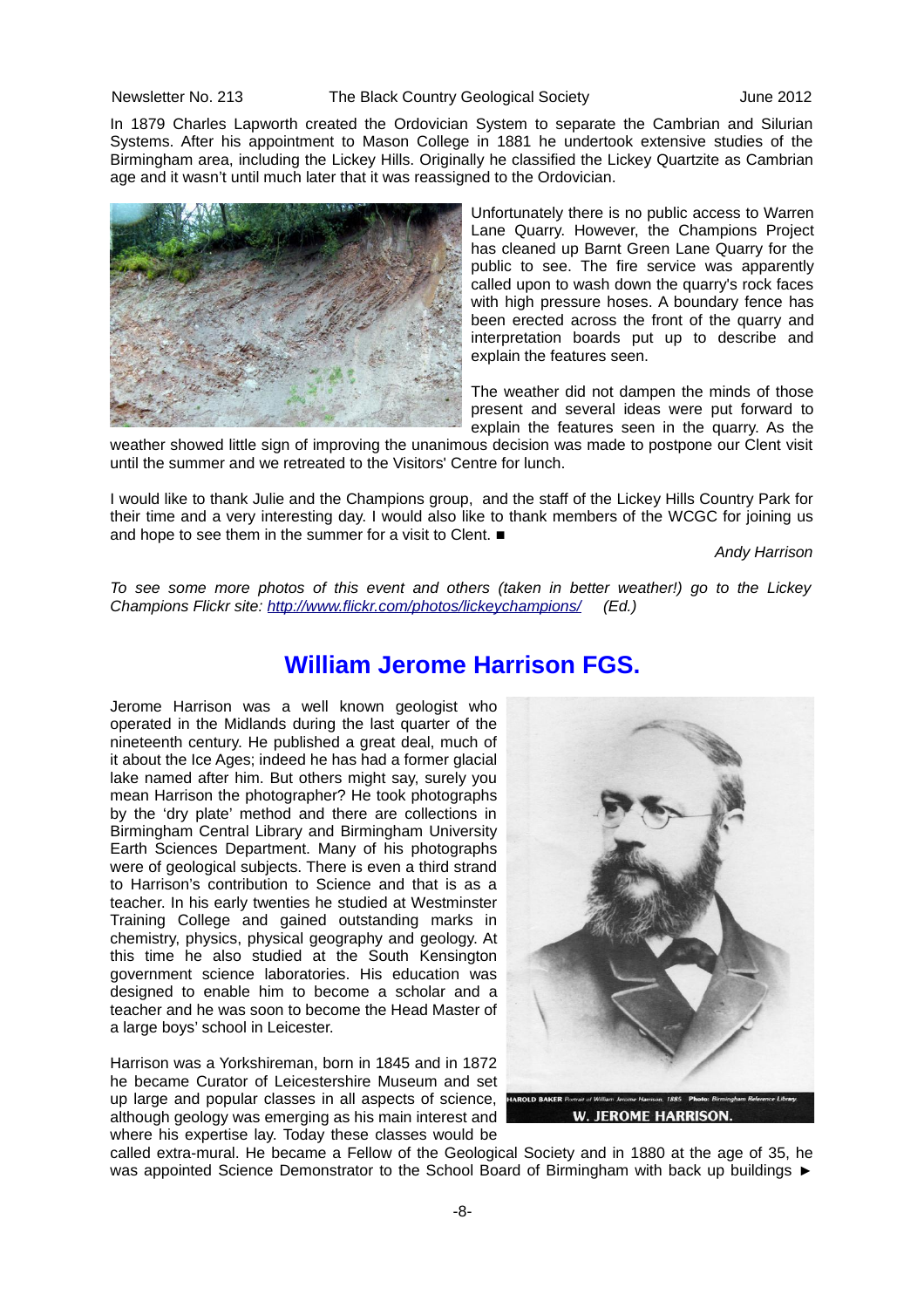and a large staff of assistants. He was responsible for the science education of thousands of young people and also young teachers.

Education in this country had reached a significant point, for in 1870 the Government set up the School Board system so that at last every child, from whatever background should be able to attend a school, and science was considered important, with geology at the forefront of the science movement. Harrison saw his role as bringing education to the masses. He started publishing in 1875 and up until 1908 he wrote 8 books and just under 60 papers. Although some of them were in academic journals, most of them appeared in more accessible publications; for example: *Midland Naturalist; Science Gossip; Knowledge;* there is also an 1877 paper entitled: *'*On the Geology of the Charnwood Forest' from *The Proceedings of the Dudley Geological Society, Vol. III.* His interest in Glaciology becomes apparent in his later papers of the 1890s, and many of these appeared in the *Glacialists' Magazine.* However, of interest to those hunting erratics is a paper entitled: 'A Bibliography of Midlands Glaciology'**\*** in *Proceedings of the Birmingham Philosophical Society, Vol, IX, p. 116 – 200.*



ERE PIG. 13.-BOULDER IN WOLVERHAMPTON PARK. olograph by W. Jerome Harrison.<br>Messrs. Blackie & Co. j

When looking at Harrison's observations of erratics and the effects of glaciation in Birmingham and the Black Country, I have turned to a

book written by Charles Lapworth in 1907**†** in which Harrison wrote the section entitled: 'The Ancient Glaciers of the Midland Counties of England' (pp 400-408). It is here that he prints his photograph of the boulder in Cannon Hill Park *(see Newsletter 210 p.14)* as well as that of the boulder in Central Park (now West Park), Wolverhampton, This is one of the last contributions he made to the study, and so presumably contains all the 'up to date knowledge'.

In modern geology we have the great advantage of having absolute age dating of rocks and geological *Andesitic boulder in West Park,* events, but before the second half of the last century this was not available. Geologists did not use the



*Wolverhampton*

terms Devensian, Wolstonian or Anglian; they thought of the period of glaciation as a single ice age. Interglacials were obviously being debated as Harrison says he could find "no proof of any 'interglacial' period". He identified three glaciers that had affected this area, the Arenig, Irish Sea and North Sea. The Arenig, now part of the Devensian, was from that district in North Wales and carried boulders from that area; distinctive feldspathic ashes and felsites. He mentions that the erratic high up on the Clent Hills *(see Newsletter 206, p.16)* is Arenig as is the boulder in Cannon Hill Park, but he believed that the Arenig was the first glacier to reach our area.

The Irish Sea Ice, which we now know also to be Devensian, produced the vast array of erratics we are familiar with, and Harrison recognises the ice front, which he calls the 'fringe', running through Bridgnorth, Wolverhampton and Rugeley. He also identifies the erratics as coming from the Lake District and Scotland. He mentions Wolverhampton Park, now West Park, with its monolithic boulder of andesite eleven feet long, which he believes came from the Lake District, together with the Criffel Granite boulder nearby. He recognised that in the Wolverhampton area the erratics number in their thousands.

His final glaciation was the North Sea Glacier or Scandinavian Glacier which is the Anglian glaciation, the earliest, rather than the latest, as he thought. He does not say much about the West Midlands in this context, calling on his considerable experience of the geology of Leicestershire and Warwickshire for examples. It would be easy to dismiss Harrison's work as having got it all wrong; he did not believe interglacials existed and he got his 'glaciers' in the wrong order, but there are hints in his writing that if he could have continued his work a little longer, (he died in 1909), he would have changed his view. Where the boulder clay (till) of the Anglian and Devensian were close to each other near Derby, he ►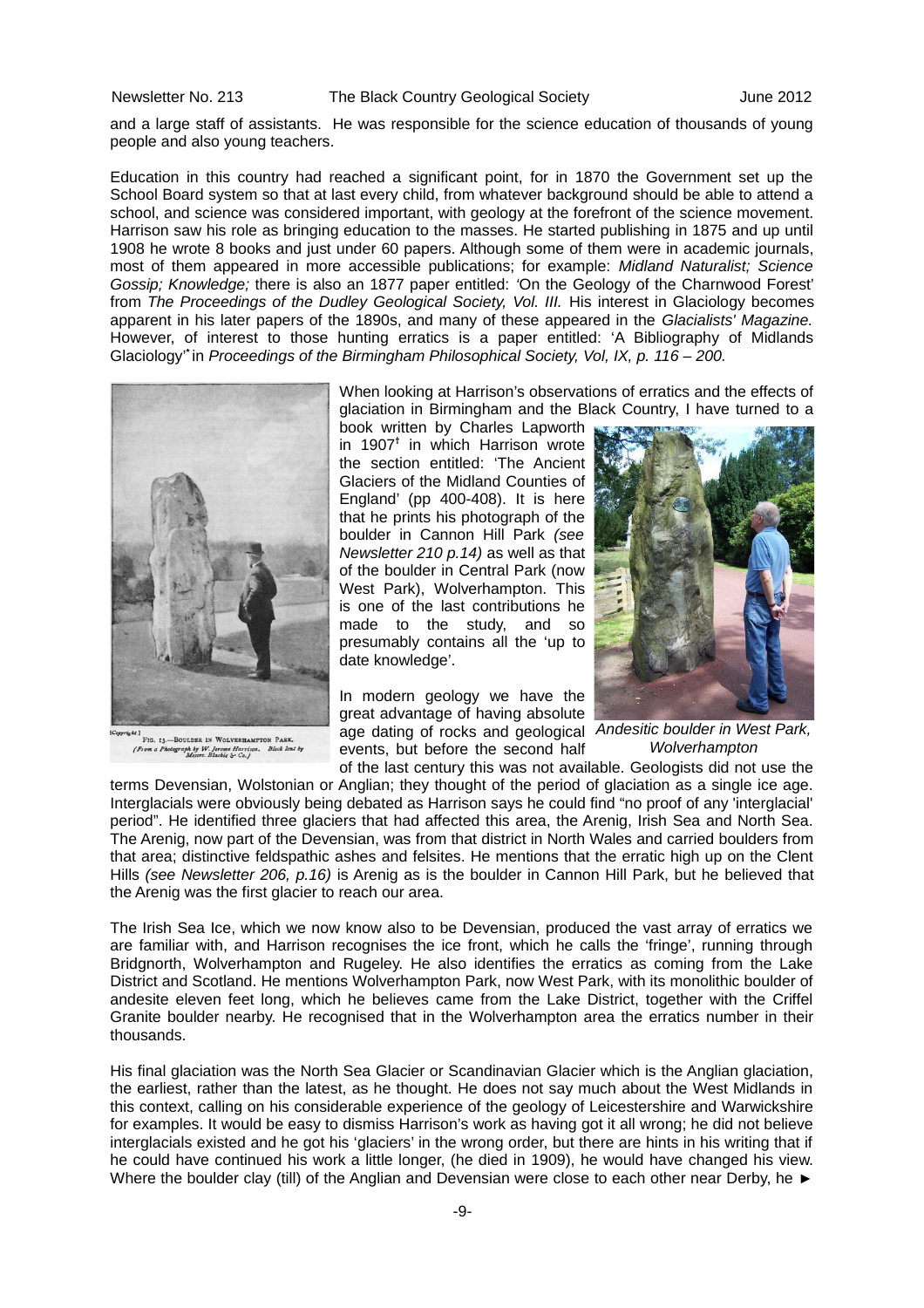Newsletter No. 213 The Black Country Geological Society June 2012

tried to work out an age relation, but got it wrong. He also mentions that in many areas the drift deposits can be divided into three units, the Upper and Lower Boulder Clay, often with an intervening 'Middle Sands and Gravels' which he explains by streams on, in and beneath the ice. Only a bit more fieldwork and I believe his brilliant mind would have cracked it.

For the personal details of Harrison in the first part of this article I have relied heavily on a leaflet entitled 'William Jerome Harrison FGS, Pioneer Amateur Photographer', by Peter James from Birmingham Central Library, and also a Bibliography of Geological Publications from the same source for which I am very grateful. A collection of Harrison's photographs, many of them geological is held in Birmingham Central Library. ■

**\*** It is of interest when the term 'glaciology' first became in general use. It has been said that the start of the study of glaciology was initiated by the findings of the Scott expeditions to Antarctica in the early 20th century. Harrison uses the term and in the 1890's there was a *Glacialists' Magazine. (See Bill's 'Geobabble' on p.11 for more on glacial terminology Ed.)*

**†** *Professor Charles Lapworth, with contributions by Professor W.W. Watts and W.J.Harrison. '*A Sketch of the Geology of the Birmingham District'. Cornish Brothers, Birmingham. 1907.

*Bill Groves*

Please send material for the next Newsletter to: [julieschroder@blueyonder.co.uk](mailto:julieschroder@blueyonder.co.uk)

**42 Billesley Lane, Moseley, Birmingham, B13 9QS.**

# **Rare earth rarity could scupper 'greener future' plans**

A recent report from the Joint Research Centre of the European Commission said that the shortage of rare earth elements and other metals could seriously hamper the development of greener energy



*A CdTe photovoltaic array, photo by NREL, Wikimedia Commons*

technology. The report highlighted five metals that are both essential to greener energy technology and under considerable supply risk. They include the following: dysprosium; neodymium (both rare earth elements); gallium; indium and tellurium. The technologies studied for the report were nuclear power, solar power, wind power, bio-energy, electricity grids and carbon capture and storage (CCS). As an example, the large scale deployment of solar power technology would require half the current world supply of tellurium and a quarter of the supply of indium. Wind power relies on the use of very powerful permanent magnets, which incorporate the rare earth elements, neodymium and dysprosium. Clearly the widespread deployment of wind power technology in Europe will require large quantities of these elements.

Another recent survey pointed out that the chemical industry is particularly ill prepared for the 'ticking time bomb' of mineral and metal scarcity that it will face in the near future. Apart from the above elements they also highlighted other 'critical' raw materials and elements including beryllium, cobalt, tantalum, lithium and fluorspar. China currently has the largest known reserves of rare earth ores but has, not surprisingly, banned their export, at least for the time being. It is anticipated that the number of industries affected by the scarcity will triple in the next five years.

As an amusing (?) aside to this, when I was a research fellow some years ago I was involved with a group that were doing spectroscopic studies on certain tellurium compounds. Such compounds are toxic, but in those pre-formal health and safety days we just used common sense! Small amounts of ►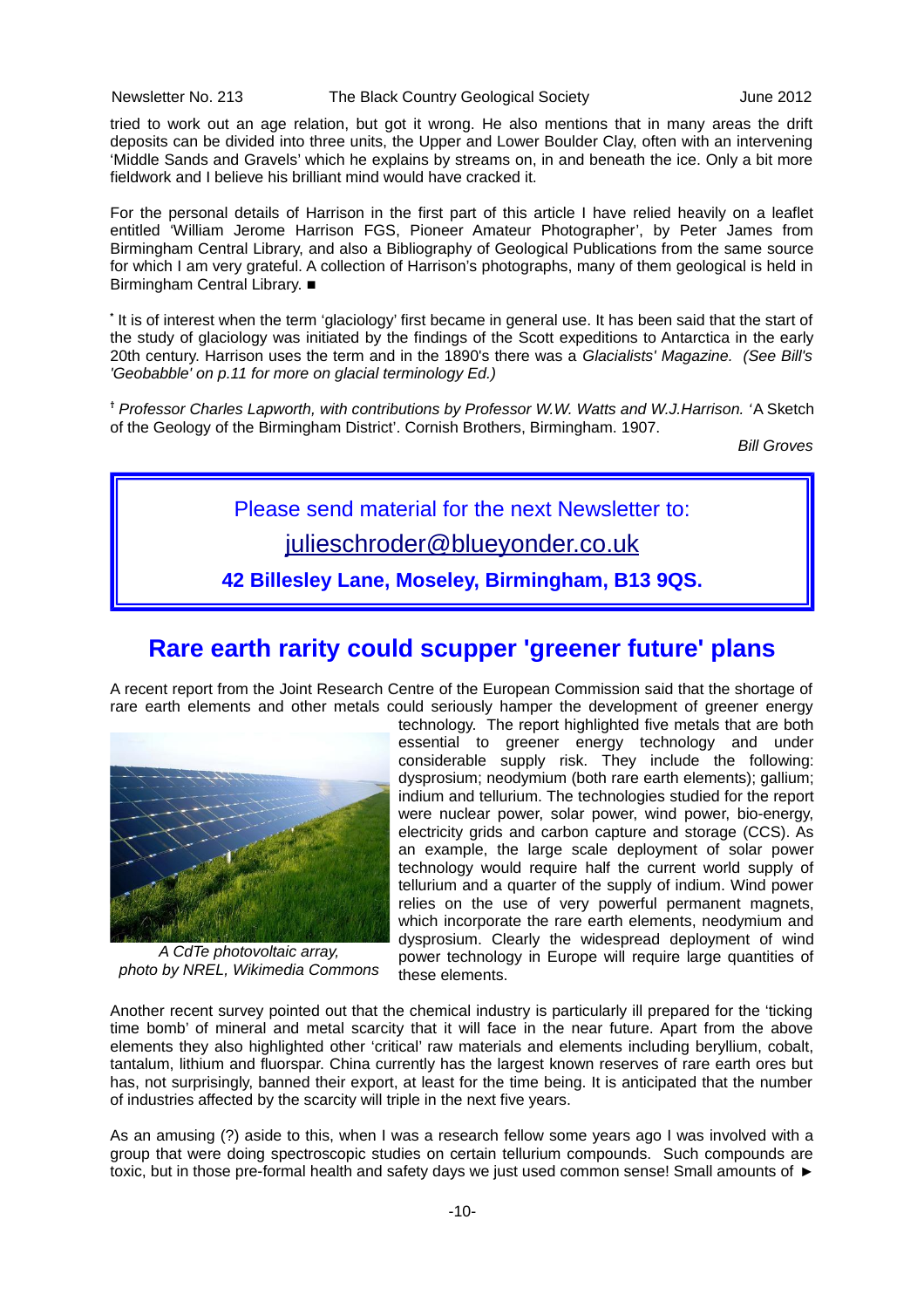#### Newsletter No. 213 The Black Country Geological Society June 2012

tellurium compounds when absorbed through the skin (below acute toxic levels of course) are metabolised in the body to form hydrogen telluride,  $H_2T$ e, which has an incredibly obnoxious and offensive odour even at very low concentrations in air (worse than the rotten eggs smell of hydrogen sulphide). Trace amounts of  $H_2$ Te in the body are exuded from sweat pores. Affected persons would have an offensive aura surrounding them for a few days, which limited one's social life and led to some strange looks in the students' union bar! We were none the worse for the experience (so far!). To help prevent unintended contact a notice was posted on the control panel of the spectrometer which stated *'please do not coat the instrument controls with tellurium compounds'*. In today's formal health and safety/risk assessment regime I very much doubt if this would count as an effective means of controlling risk! ■

*Pete Stamper*

# **Geobabble**

The original idea behind *GEOBABBLE* was to highlight the bewildering new terms that appear in Earth Science, but old terms, now out of use can be equally interesting. When researching these now redundant expressions you often get led into new areas of historical geology. While I was looking at erratics and Harrison I came across the noun, '*Glacialist*'. He wrote in the 'Glacialists' Magazine' which was a publication in the 1890s. It was a quarterly record of glacial geology which included the Proceedings of the Glacialists' Association. This academic Journal was edited by Percy F. Kendall, F.G.S. who was Secretary of the British Association Committee on Erratic Blocks. Many of the above organisations no longer exist, although many will be familiar with the British Association, now rebranded as the British Science Association.

'Glacialist' was first used around 1850-55 when the concept of Britain having once been glaciated was becoming a well accepted idea. The definition of 'Glacialist' was 'one who attributes the phenomena of drift in geology to glaciers'. The phrasing of this definition seems to suggest that there were alternative views at the time. In 1887, Sir H. H. Howarth published a book entitled: 'The Mammoth and the Flood'. When looking at this book, Harrison says it 'endeavours to show that "a very great cataclysm or catastrophe occurred at the close of the mammoth period". This cataclysm being of the nature of a rush of "the loose watery envelope" of our globe over the land, this producing a deluge or great flood'. A 'Glacialist' was someone who did not believe that it was water that deposited the beds of drift; glaciers were a far better transporting and depositing medium. Once the ice ages were accepted by all, the term glacialist was superseded by glaciologist or glacial geologist.

The organisations mentioned existed at this time but I cannot find any reference to the Glacialists' Association outside the 1890s. The British Association had a very active Committee on Erratic Blocks from the 1880s into the start of the twentieth century. Presumably the 'Mammoth Period' was the horizon in which Mammoth teeth and bones were found, and as good geologists they would be trying to work out the succession, and the relationship between the existences of Mammoth to glacial drift. We know the complexities of Pleistocene stratigraphy.

This all looks pretty primitive to the modern geologist, but if I had a time-machine I would like to go back 120 years or so and tag on to the back of a field trip in our area led by Harrison and Lapworth. They were giants, and although our modern facts about glacial deposits would not be known to them, their scientific thought processes and imagination could not have failed to impress.

I am not an expert on the history of geological thought or geological institutions, and I am sure there is someone reading this who can enlighten us on some of the committees and organisations mentioned. There was a society in Dudley I believe; it may have been active in this area. I am sure the Editor would love to hear from you. *(Yes please! Ed.) ■*

*Bill Groves*

# Have a look at our website at: **[www.bcgs.info](http://www.bcgs.info/)**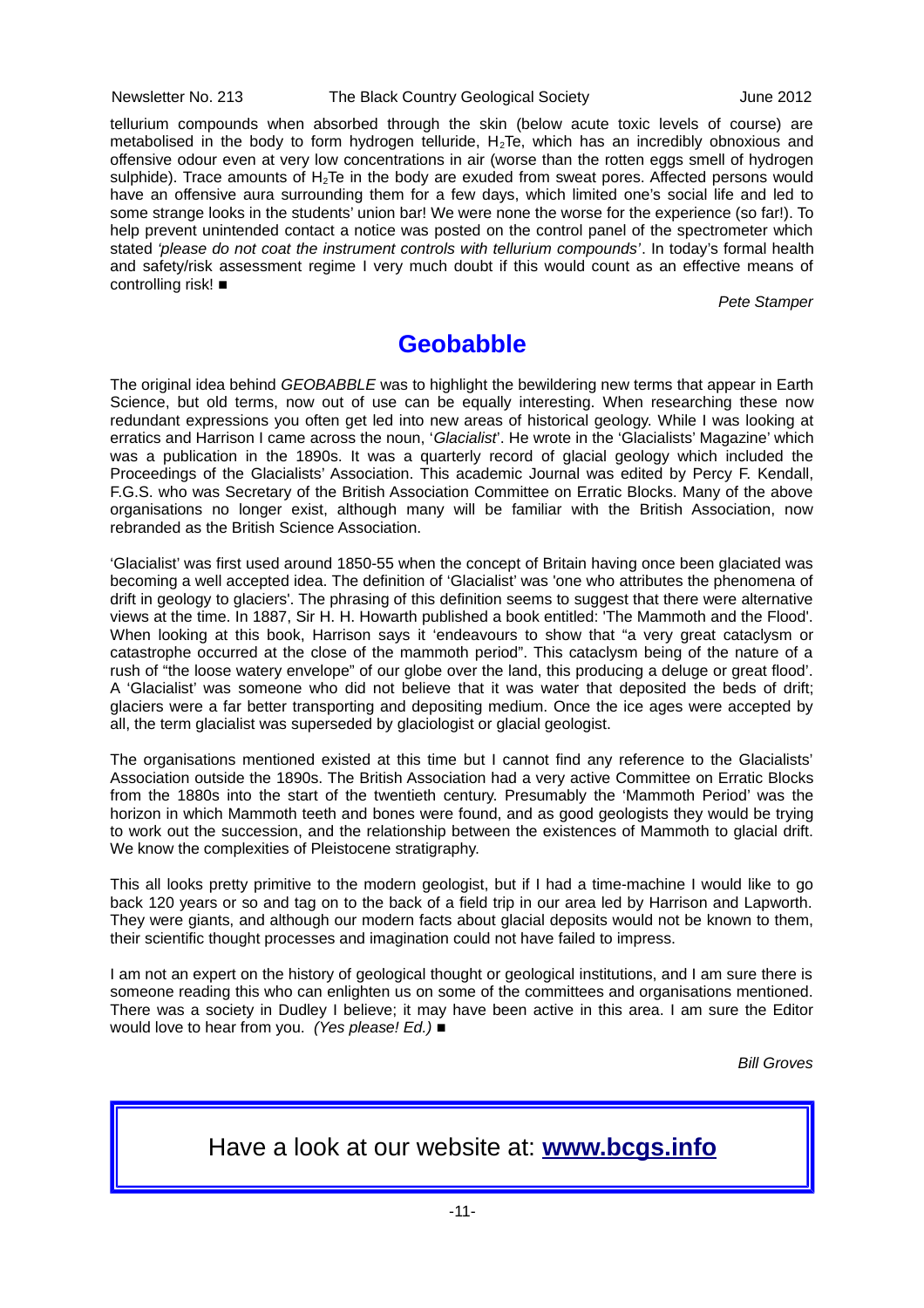# **Members' Forum**

#### **Lord Avebury and the West Park Erratic Boulders - a postscript**

Mike Williams has sent the facsimile below as a postscript to his article in the last Newsletter (No. 212, pp. 6&7). It is the letter which Mike referred to from Lord Avebury to Wolverhampton Council, which precipitated the labelling of glacial erratic boulders in West Park. Now that he has the original text to hand, Mike is in the process of negotiating the possibility of replacing the missing tablet with a historically accurate replica, and we will keep you informed about this in the Newsletter. ■

to put a label describing the ANGLESEY The Evidence such rocks afford on to the glacied period renders<br>it vry desirable that they should b hor 1904 bi preserved as fai as pomble. Jestenday inseeing the two Jem & von interesting boulders<br>un the Sach particulary boulders<br>I hope you Committee Fun James Jum factifully of I venture to suggest to them

*Lord Avebury's letter to Wolverhampton Council, 6th November 1904*

#### **Leominster Canal and James Perry - Can anyone help?**

*Gerry Calderbank is the Secretary of the 'Friends of the Leominster Canal' and wonders if there's anyone from amongst our members who can help him with the query below. If so, either let me know or contact him directly on: 01989 563740 or email: [gandic@macace.net](mailto:gandic@macace.net) (Ed.)*

"We would particularly welcome any new information concerning James Perry of Wolverhampton. Perry was a leading light, then Treasurer, with the formative Staffs. & Worcs. Canal and a

contemporary of Richard Whitworth (Stafford) in the 1760s. His other main promotional connections were with the Birmingham Canal and the Severn & Thames Canal; however, Perry also meddled to some extent in the affairs of the Leominster Canal and we would like to know a lot more abut him. We think he eventually settled somewhere in Herefordshire?" ■

*For details of a walk to be led by Gerry, entitled 'The Broken Promise' exploring the landscape of a part of the proposed route of the Leominster - Stourport canal', please see p.5 above. Ed.*



*Leominster Canal aqueduct over the river Teme at Little Hereford. Photo by Andrew2606, Wikimedia Commons*